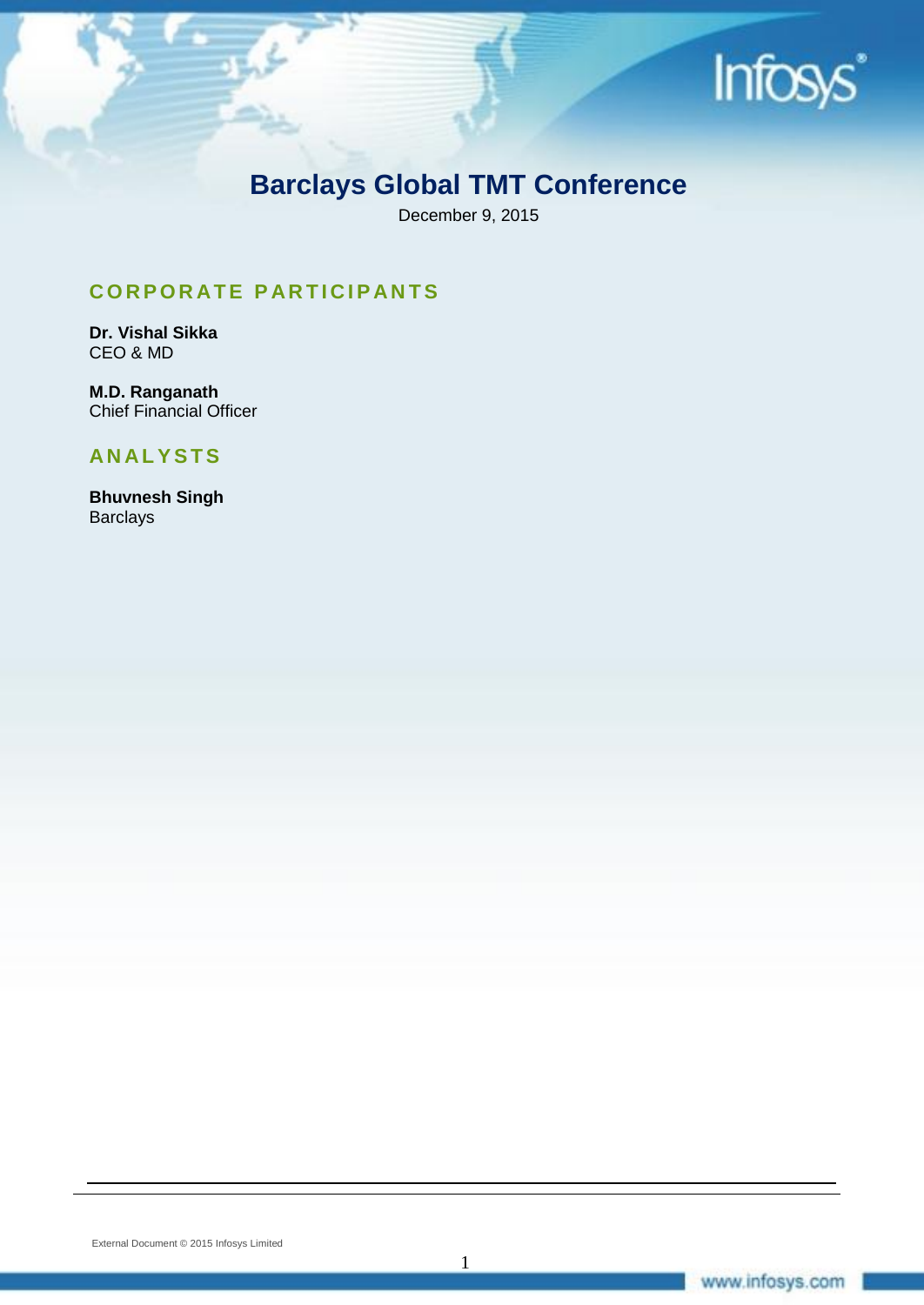

**Bhuvnesh:** Vishal, Ranga, thanks a lot for being here. Really appreciate your time today. Vishal, you joined Infosys slightly more than a year back. Now, many things have happened since then, but before I start asking more questions which investors are interested in, could you tell us broad idea on what you found in Infosys and what exactly met your expectations and what didn't?

**Vishal:** It's been about 15 months and when I started there was a sense of anxiety. There was, the attrition was quite high. And when I would go to meetings, town hall meetings, see employees, there was a sense of loss of confidence. And I mean we used to be a very, very proud company of innovators. And so that was one sense.

> And the other one was the feedback from clients was that IT services companies including Infosys, don't innovate. They don't speak up, don't proactively talk about what they could be doing, what the clients could be doing. And this used to really bother me that wow, we don't speak up. And client after client would tell me that Vishal, you guys do a great job, we would look at surveys and stuff that you do a great job on quality, on delivery excellence, on project management, on things of this nature, but the low scores were always on being proactive, suggesting innovations and things like that. And this was generally the case. So that was the negative surprise.

> And the positive surprise, one was the incredible foundation of learning that Mr. Murthy had established. He used to always talk about the value of learnability, the ability to learn. And I found, I mean Infosys has probably the world's most advanced infrastructure for training people, by far. Not only in our industry, but in any industry. We have the most, I mean the university campus in Mysore that we have, you have to see it to get a feeling. I mean even now, it's been 16 months, every time I go there, it is difficult to describe. It is just an unbelievable place. We can teach 15,000 people at the same time. We can teach them anything.

> So my confidence about the future of Infosys is that no matter what happens in the times ahead of us, we will be relevant, we will be innovative. Stems simply primarily from the ability to educate. We can teach 15,000 people at the same time in Mysore anything, and we have our own learning platform. I was just talking to our team about it this morning. A completely new real time learning platform that we have built that has been rolled out since April of this year. It was built together with some of the faculty from Stanford and other people. And we are now teaching new classes using this. And real time feedback, you know real time responsiveness. Some new ideas in learning itself that came from Professor Sudhish at Stanford and other people that improve our ability to learn. And the second standard deviation of the students who are in the university has gone up. It used to be 2% of the kids were in that 91% passing rate or higher, now it is 5.5%. Just the same kids learn better because of the new tooling. So that extraordinary ability to teach was the big positive surprise.

> And the other one was that as we started to put in new ideas and new initiatives, the willingness of the company to embrace those was extraordinary. I don't know why that is, whether it is because of this culture of learning, whether it is because the average age is, the kids are very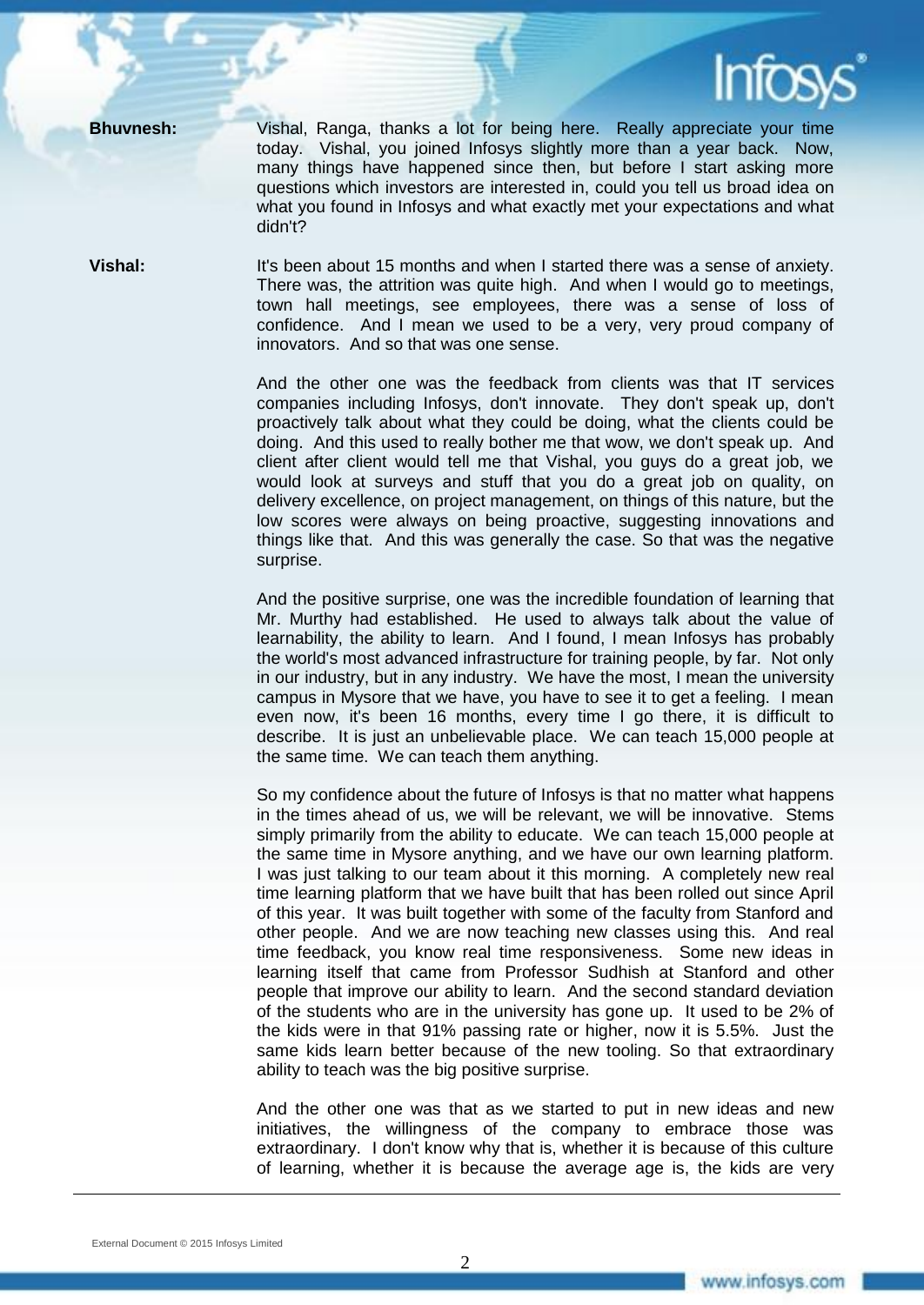young, we have an average age of 27.5. I don't know what the reason is, but every initiative, whether it is a process simplification or Ranga recently became CFO, has dramatically improved the internal processes, efficiency, in HR, in our order system, and project management, we have simplified our processes. And every time we embrace new things, the company's always willing to embrace new ideas. And that has been a second positive surprise.

So of course in response to the first negative one, we put in many, you know very important initiatives around innovation, both structural innovation as well as bringing innovation into the grassroots of the company, which have produced some, you know, amazing results in the last, especially in the last nine months, which I am very proud of our team. And Ravi is sitting here and he is our head of delivery. So you know that has sort of been what, just in a kind of a nutshell.

- **Bhuvnesh:** Thanks a lot for sharing. And thanks a lot for being so honest, I would say. The other thing that you mentioned in the conversation, that last nine months things have changed, you know significantly. And that is true, and especially for us financial analysts, we see that in your revenue growth figures. So what has led to that? Do you think it's sustainable? Do you think the next three years, what can we expect from you?
- **Vishal:** We expect to get to industry leading growth, as we have said. I mean when Mr. Murthy came back, we talked about a three-year timeframe for that and we are on track to get there. We believe that there is, I mean the world around is being transformed by software. And we believe, I mean we have 140,000 people who can write software. And we believe that we are in an incredibly powerful position to help that transition of the world towards a software driven world. You know, Marc Andreesen talks about software is eating the world and we see that. And we can help the world be eaten by software I guess, if that is a metaphor, that doesn't sound so pleasant.

But I mean the point is that in every industry and every walk of life, we see a tremendous transformation happening driven by software and computing technology. And we are in a unique position to help that. And that transformation takes two primary dimensions. The renewal of the existing landscape to cloud enabled. Yesterday we were talking to our partners about cloud transformation - Microsoft, Amazon, companies like this and the great cloud transformation of the legacy systems, of the mainframe systems, the cloud enablement, the mobile enablement, the enablement for sensors of all these legacy systems, the simplification of the systems to modern infrastructure, that renewal of the processes, the operations, is one big priority. And the other priority is to build the new kinds of applications, the new systems that are necessary for the times that are in front of us. So that renew plus new is the main driver.

And we are doing our own renewal and our own new things. The big thing that we have done over the last year or so, is to bring that culture of innovation into our delivery organization in a very massive way. We unified delivery and Ravi took responsibility for that. And back in March, around that time, I mean one of the things that I found, that I should have said in the answer to your first question, the company does astonishing projects. We, you know, more than one-fifth of humanity banks on Infosys systems. Every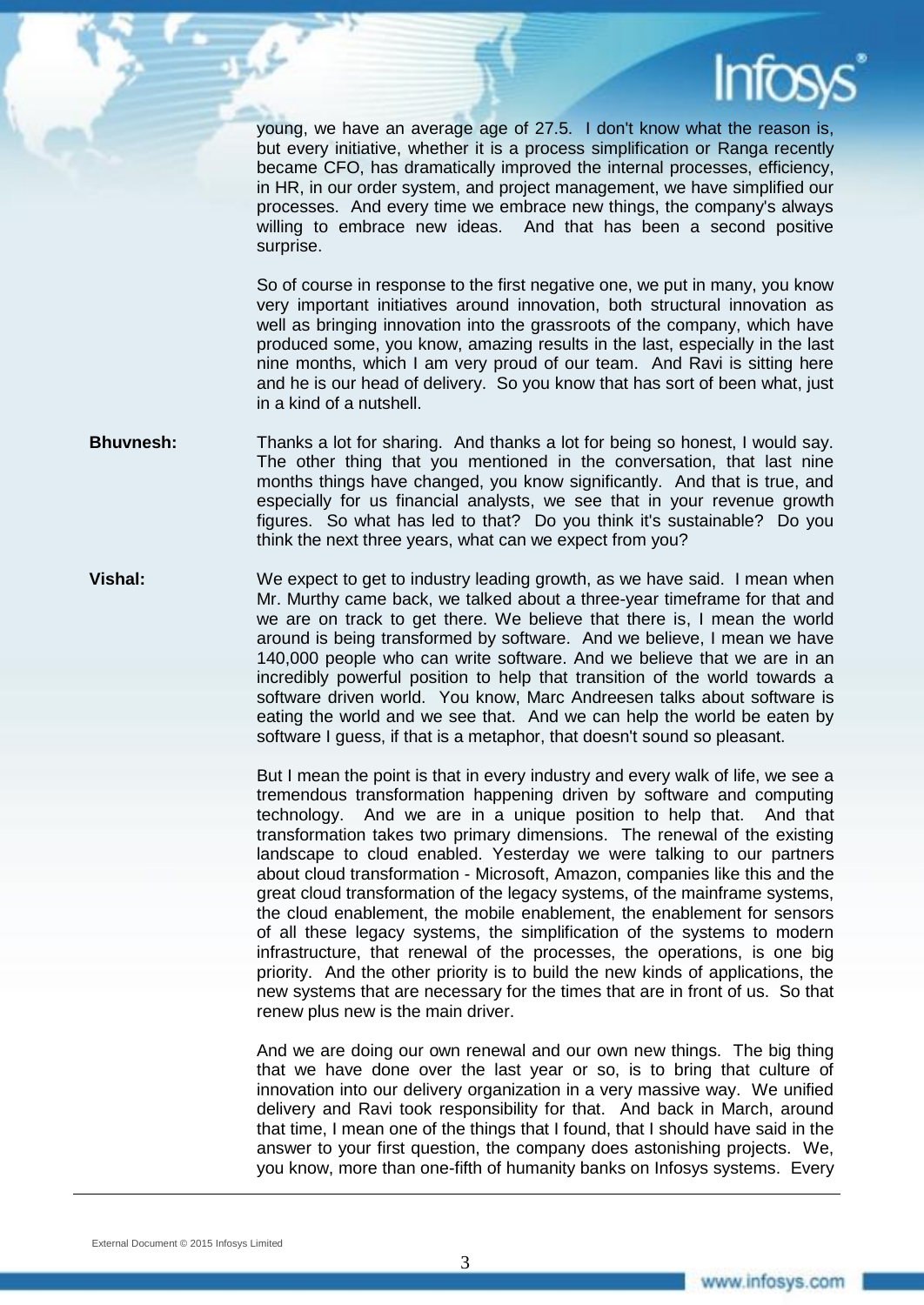airplane that you have ever flown in has had parts designed by Infosys. You know, every payment that happens in the world, Nams told me that Mohit, the day before yesterday, that all major payment processors have had some role of Infosys or the other. So we do all these incredible projects, and people don't know about them. And there is so much to be learned from these by the other teams. Three-fourth of the retailers, e-commerce systems, have some role from Infosys or the other, this type of thing.

So, what we have created is a culture where in every single project that we have going on in the company, we bring some innovation or the other. And that is not to say that there is some small lab that we set up in Silicon Valley and this is our innovation center. This is to establish the entire company as a company of innovators. We call this zero distance. And the idea was to inspire every single project team to do something innovative. And in the last six months or so, Ravi, what is the number? Eight-five percent? Seven thousand of the 8,500 master projects that we have going on in the company now, have done something innovative, something to go beyond what the statement of work said, to innovate, to bring that innovation to our clients. And that is a massive number. That is more than 85% of our delivery organization, this is like 85,000, 86,000 people that have done something innovative.

I was in India last week. You see this extraordinary sense of inspiration in the people. I have never, I mean just in the last 15 months, I mean Ranga has been here a lot longer, Ranga can talk about it. There is a tremendous sense of confidence, the creative confidence and inspiration in the people when we walk around there. I mean that's very, very empowering.

So anyway, based on all of that, we see a good future ahead of us. We see a future ahead of us where it is largely in our hands. It depends on our ability to succeed. It depends on our ability to execute, the strategies is the right one which is now clear. I would say the last two quarters of very positive results that we have had are due to this strategy obviously and the sense of inspiration that the employees feel.

But it is also because of frankly, you know, such near term results happen because of operational improvements that we have made. Obviously we unified the delivery organization. We have focused our sales leadership. Mohit is here, he leads our largest vertical, the financial services vertical. And so we have created four units like that are vertically focused, global in nature. That has had a very positive, in fact we unified our consulting organization into in one leadership, and we have focused the senior management of the consulting organization to also become much more involved in the company's growth.

We have put a singular focus on the large deals. So as a result our win rate in the large deals has increased significantly. We have brought in design thinking as a discipline with our clients in a new way. I mean I mentioned earlier, the education that we do in the company. We felt that it was extremely important for the company to learn about artificial intelligence and automation and at the same time to learn about design thinking and creativity and innovation. So we established a design thinking training class last year, and by now 62,000 people have been trained on design thinking. I mean other companies, there was a New York Times article recently talking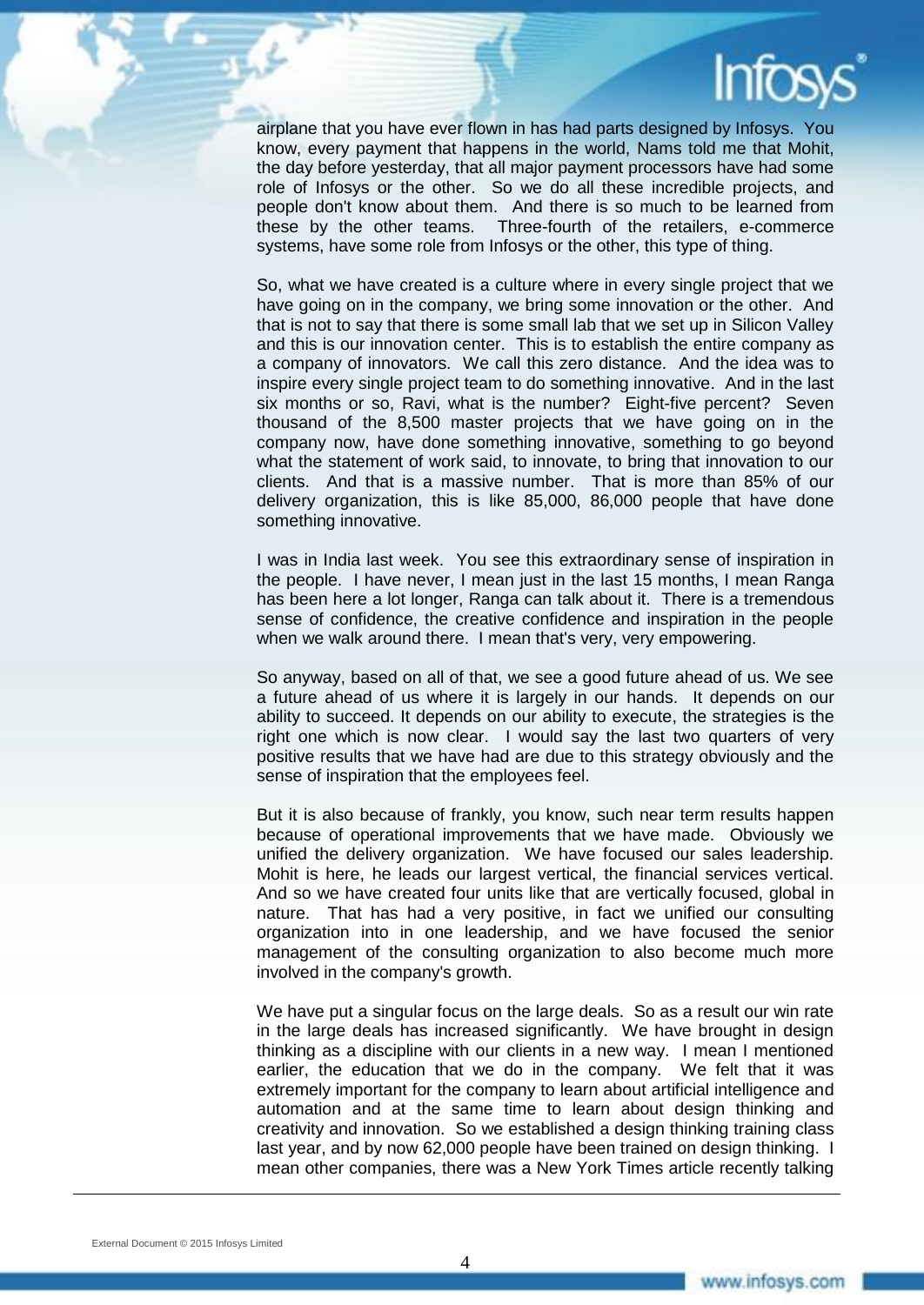

about one of the large IT services companies has 1,000 people on design thinking, we have trained 62,000 people. This is a class that was also formulated by the Stanford D-school faculty.

So, the near term results have been largely driven by operational improvement, and to a smaller degree by the strategy and early signs of the success of the strategy. But as we go forward into the future, this will be largely driven by the new things that we are doing, the zero distance and initiatives like that, the massive embrace of automation that we are making, as well as the new services that we have launched, what we call AiKiDo. The 'Ai' platform, which is an open platform, the 'Ki' renewal and knowledge capture service as well as 'Do' which is our design service. So this will drive the growth as we go forward.

- **Bhuvnesh:** Ranga this question is for you.
- **Ranga:** Yes.
- **Bhuvnesh:** See, Vishal has got big dreams for the company over the next five years. What will it cost us? Do you think in short term we will sacrifice margins for the longer term ambition?
- **Ranga:** So I think, I mean if we look the strategy itself, we have clearly said consistent profitable growth. I mean that's the core element of our strategy. And before I answer that question, let me slightly step back on the strategy execution that Vishal talked about. See internally we kind of clearly focusing on broadly five parameters to ensure that the strategy, and to check ourselves whether the strategy execution is in the right trajectory

First of all, the large deal wins, are we winning enough number of deals so that gives us some kind of an annuity revenue, ability to absorb any quarterly….. So if we look at, you know until last year on an average, used to be about \$450 to \$550 mn TCV per quarter. Now last two quarters about \$800 mn+. So the trajectory is in the right direction.

The second piece is top account growth, right, top 10 accounts, top 15 accounts. In Q4 there was a negative sequential growth, but in the first two quarters they have grown 4% to 5%.

- **Vishal:** Faster than the company.
- **Ranga:** Faster than the company. And our ability to mine our clients. We invested in sales, even our organizational structure has helped in some way. So that is a second point.

Third, is also we're watching the attrition itself. Even if we look at the attrition trajectory, it is in the right trajectory from the height of 20% it's stabilizing around 14%. I'm sure it could further improve and some of the engagement like Zero Distance that Vishal talked about has improved the employee engagement. So you have to remember that attrition is not about hiring cost, it's about submitting projects, stability and continuity in projects. So that is the third one.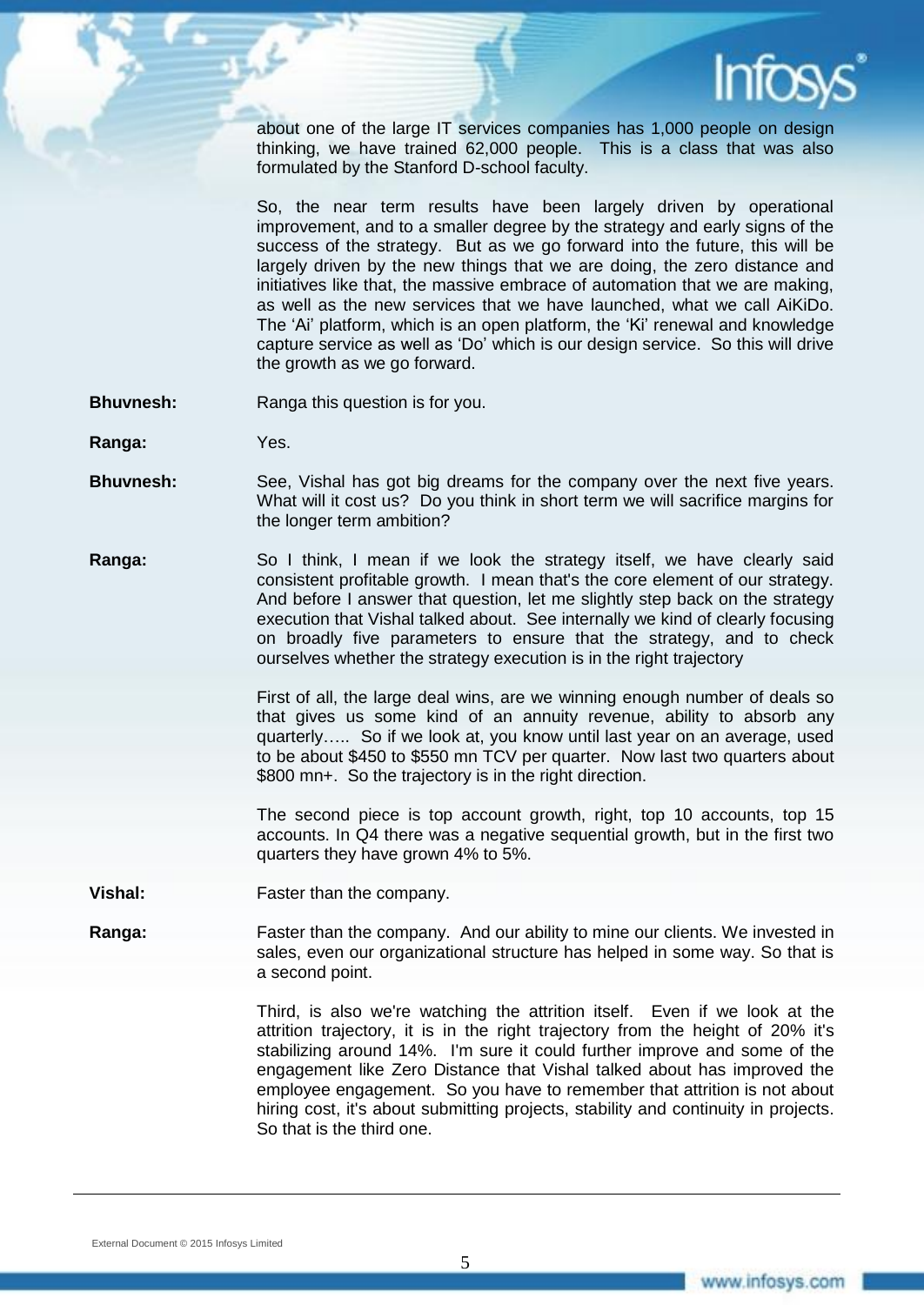

The fourth one, the key indicator that we watch for a smooth strategy execution is really overall operational efficiency bucket which Vishal touched upon. So look at utilization for example, that used to be mid-70% to late-70%. Now we are in early 80%, still of course we have to improve, but the trajectory is there.

The last one of course is on the per capita revenue, which we have talked about. Per capita revenue improvement by definition will take time. And there are multiple levers there too from easiest to hardest. The easiest being utilization, if you grew utilization then by not doing anything, per capita will go up. Then productivity assumptions, then automation, then the business mix. So these are the five. The last one will show results, as Vishal was saying, a bit later but the first four levers I think in terms of trajectory, we are there.

Coming back to your question on margins, we have always said that we have to be in 25% (+/- 1%). That's the medium term goal. We want to be there. And we have levers. There could be quarterly, you know, variations, but by and large that is the trajectory that we're looking at, 25% plus or minus 1%. And of course Vishal has set an ambitious target of 30% and we all working towards that.

Margin, if you look at still, apart from the utilization is one lever that we have. Onsite effort mix is at 29.2% today. Now clearly post our organizing our businesses on the service line, one can always argue, look should it be same for all service line. For example in Infrastructure Management, there is certainly scope for reducing the onsite effort mix, can it go to 20%, 15%, we have to see that. But there is certainly…..

Likewise we are looking at the productivity assumption. You need to look at the service lines. Today the ownership is very singular earlier it was highly fragmented. Today, for example, if Ravi, as head of delivery, wants to improve utilization or productivity in a service line, there's a clear ownership. There is one person you can talk to and get it done. I'll say we have levers. For us, cost optimization is not about improving margins. That's not the only objective. It's about being more competitive in the marketplace, the ability to price deals profitably. That's our endeavors.

- **Participant:** ……..so within the large deals, can you talk maybe about the profitability initially on day one with the large deals that you're winning today versus maybe a year or two years ago? And then what kind of assumptions, if it's different, on the automation side does it take to get to where it was, assuming that it's a little bit lower.
- **Vishal:** So on the large deals, we do see still continuously an influx of large deals. Every situation is somewhat different. So if it is infrastructure heavy, we are not thinking through those in some different ways than in other deals, which are, if there is more application maintenance or development or verification driven or customer application driven deals and so forth.

In innovative projects, we see smaller projects, but with higher margins and more innovation quotient in that. So there is a diversity there. So there isn't any particular profitability pattern that you could point out. In fixed price projects, generally there is a cost pressure that you see, and certainly in the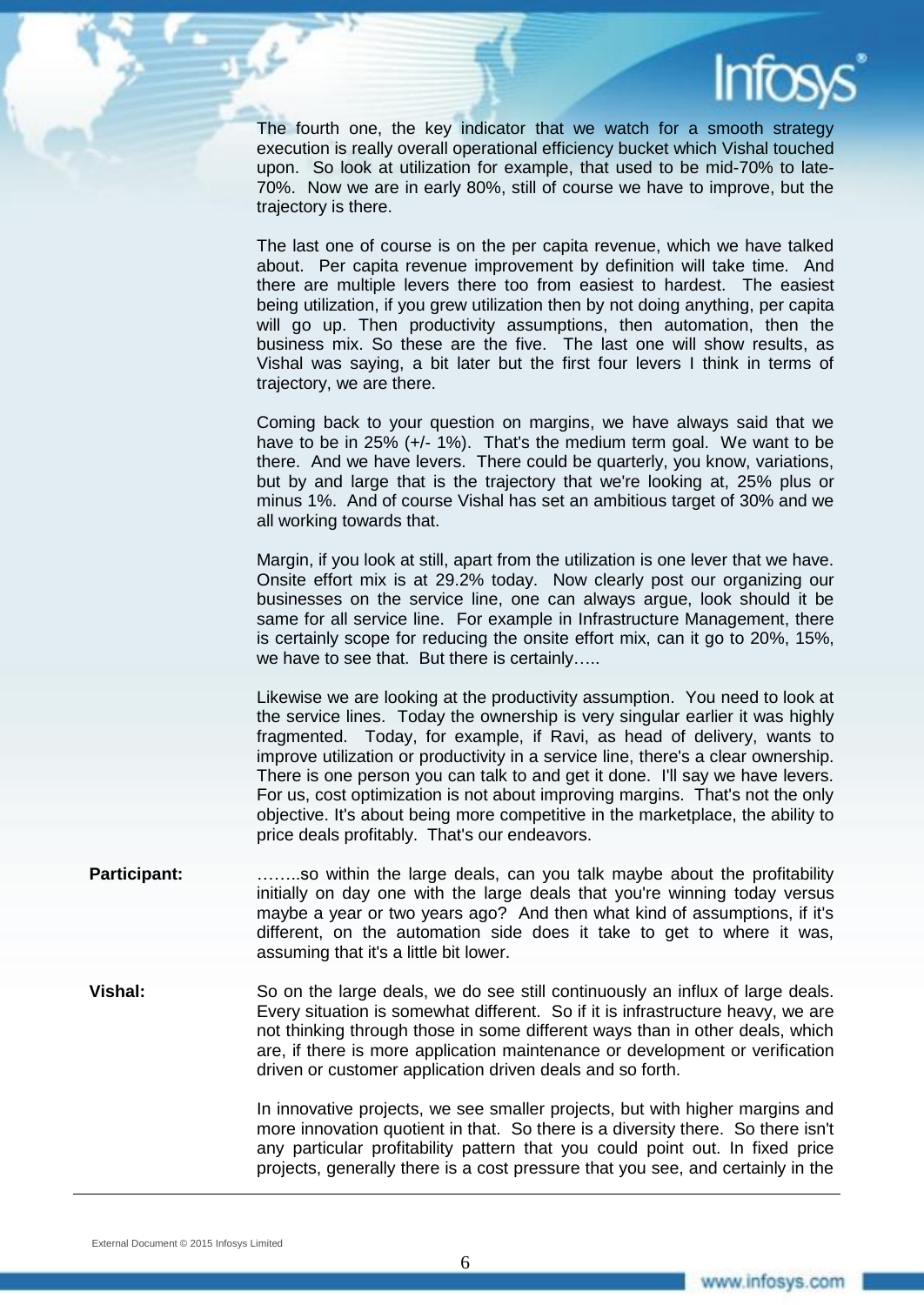

infrastructure oriented ones. But in the fixed price project there is also a tremendous opportunity to bring automation in. In fact in every project there is a tremendous opportunity to bring automation in. So in the last two quarters, and our fiscal Q2 and Q1, we showed a collective savings of about 1,000 FTE, right Ravi?

**Ravi:** Yeah.

**Vishal:** Roughly 1,000.

**Ravi:** More than 1,000.

**Vishal:** Yeah. And mostly in infrastructure management, but also in other areas in verification and application maintenance and in BPO where we saved an actual effort, actual FTEs about 1,000 through the power of automation. So using our own automation platform and bringing the more repetitive, mechanizable things and having those be done by the software instead of the people. That number will continue to increase as we go forward. I was very heartened to see, Ravi and I had a discussion with our infrastructure team last week, the extent to which we are embracing automation as well as in other areas, in particular in verification and in BPO, the way that they're embracing automation is extraordinary. This is not like a small center on excellence on automation, this is thousands and thousands of people, tens of thousands of people working on automation as well as innovation happening in the automation platform itself. And that is something that is very encouraging.

> The result of that is easier to measure in fixed price project where you could say that the number of employees per project becomes less, plus the software gets added into that. And that has a direct impact on the per capita revenue as well as on the margin. So the formula that we are working to repeat over and over again is to take a people-only project and replace that with a people plus software project where the cost to the customer can come down, the margin can increase because the software is higher margin and you have less number of people in the project, and our bandwidth increases because we can now do more projects with the same number of people. So if we can constantly, and we are seeing this in Panaya in the upgrade and package systems projects. We are seeing that with our automation platform, in infrastructure management and BPO, and to some degree also in application maintenance. We are seeing that with our information big data platform and AI platform in analytical work and things of this nature where we instead of doing pure people only work, with software ends up helping the customer as well as our own costs and so on. So more and more that we transform the people only projects to a software plus people projects we are going to see the results of this.

- **Participant:** Is it mostly going to be a ground up where you're building out the automation yourself or is there M&A going to be involved? And how do you decide, you know.….
- **Vishal:** Of the three acquisitions that we have done so far in my time here, two have been examples like this. Panaya and Skava are both examples of the unique software that we have brought in to help amplify the people. Panaya, in the case of Panaya, it is around package system upgrades and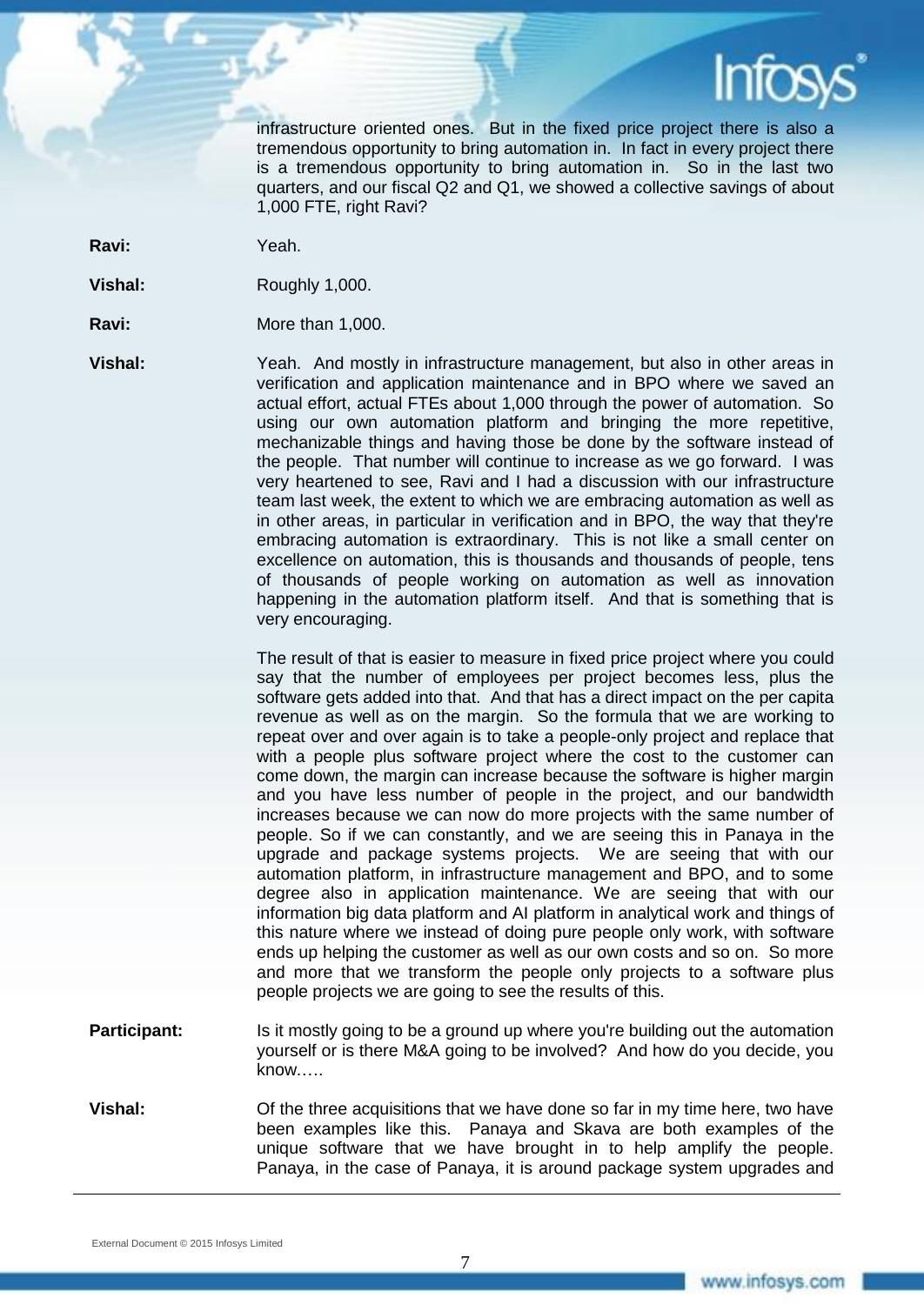

things like that, but also in verification. And Panaya is a very classic example of the software plus people, instead let's say a 40% upgrade project, you do now 20 people plus Panaya software. It ends up lowering the cost to the customer, increases our margin, and still improves our bandwidth.

Skava is like that for mobilization of e-commerce platforms. We were just looking at the numbers on Black Friday. I forgot the numbers but it was extraordinary, the amount of volume that flow through the Skava platform is amazing. And that is a classic example. In the past we would have done a custom mobile enablement project for e-commerce, now we use the Skava platform and a small number of people to do the same thing. So that is the idea, is to do more with less for more, like a famous Indian professor used to say, that's the idea.

- **Participant:** You know, this question has been asked on and off through the years. And I've heard Infosys different management answer differently. But in your mind, what would you say is the actual differentiation of Infy versus some of the other large names that you compete with? And obviously that question is coming from the fact that we consistently have this question of whether one name is going to continue to outperform or the gap's just going to narrow. And then you have other multinational names, whether it's Accenture or others that continue to do pretty well. I just wonder what you perceive as the differentiation you offer to a corporate, either versus the other Indian names or even the multinationals.
- **Vishal:** I've been thinking a lot about that. I talked to Mr. Murthy about that, what was his dream. And really, in a nutshell, it would be that we can do software projects that nobody else in the world can. And you know he told me about how he worked on the Paris Metro in the 1970s and autonomous driving metros, right. They actually put people in there for labor reasons, not because of technology. That was in the '70s and you talk about autonomous vehicles today.

So, you know, yesterday we were meeting a client up north and some of the extraordinary work that we are doing, this was Boeing, and we have been doing this amazing project with them on capturing the knowhow of retiring people into a knowledge-based, into an AI based system, and how that can help them continually lower the cost of maintaining airplanes through their generation, the Boeing 747 has a 100 year long lifecycle.

So that's our vision to be able to do the most extraordinary software projects of our times at a time when the world is being transformed by software. But at a lower level, it boils down to having the best ability to do software projects from the people with the best discipline, like initiatives like zero distance, the culture of sharing and innovation. We are a unique company in that we do both consulting as well as software. We have our own software subsidiary, the EdgeVerve subsidiary where we build Finacle and the Edge products as well as our platform team where we build our own software platforms. And it's all open-source platforms. We contribute back to open source. So that gives us a huge differentiation.

Our consulting gives us a huge differentiation, we have unified consulting into one area. And in fact we believe that consulting itself can be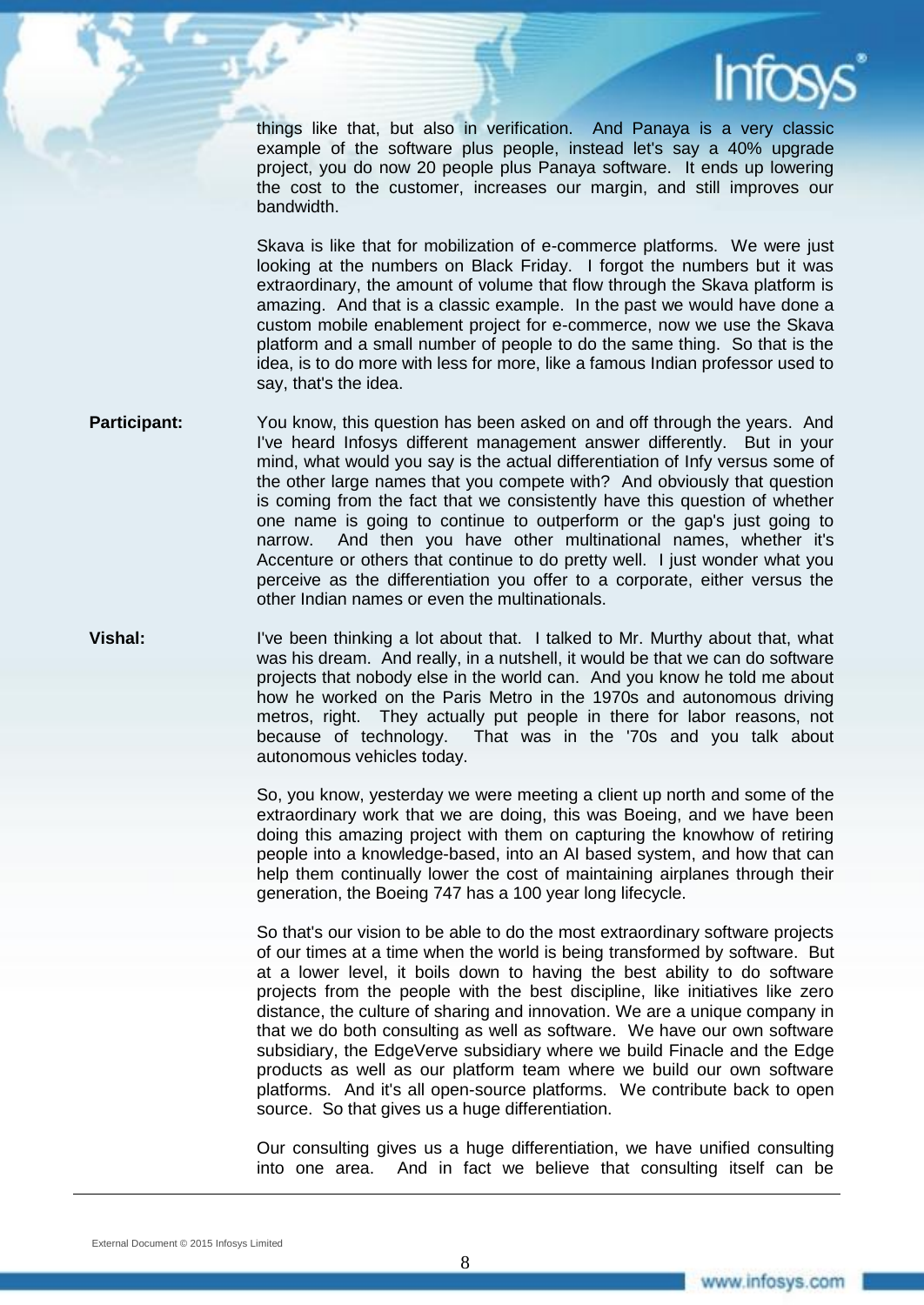redesigned, can be rethought around this idea of design thinking, that this idea of strategic consulting being about, you know bringing best practices. Best practice by itself is a very, it's kind of a weak idea. Why would you want a best practice? A best practice means that it is not only a new practice, it is a practice that has been tried so often that we know which one is the best one. So how can there possibly be a good new thing for you to try? Instead, innovation comes from being able to think about the next important problems. What is the most important area for you to go after? And design thinking is a great way to help establish that, so we've been doing that.

But the most important differentiation which I think nobody has in the industry is education. Our ability to educate people, I mean by the end of this financial year we will have trained almost 100% of our delivery organization on design thinking. We will have trained almost 100% of our delivery organization on Devops and agile and we will have trained at least 20% of our delivery organization on artificial intelligence. This is something that, you know unless you have a very deep structural commitment to education and training, you cannot do that. As a result, you know, our competitors hire people from us. We are constantly losing people to competition, but we keep growing more. And these are the things that make us unique in the industry.

- **Participant:** Just on that note, real quickly for you. I mean do you see attrition levels, you mentioned earlier coming back to 14% I think you said. But in terms of stability of that we've heard it's gone higher for the industry over the past year or so, do you feel confident that it's now stable?
- **Vishal:** We have taken huge structural initiatives to bring this down. We are now already at almost the lowest in the industry.
- **Ranga:** Actually, directionally the lowest clearly. And more importantly, I think, as Vishal mentioned earlier, one of the key elements that we watch internally as a trajectory is really the attrition. And it is not just that, you know, salary hikes were higher, that's why attrition came down and things like that. It is a deep employee engagement, for example the Zero Distance project where CEO himself interacts with thousands of project managers. At the project level we keep our basic building blocks. The employees working there feel that what they're doing at the project level is really important for the company and it is so important that at the highest level it gets attention. So I think that employee engagement has been one of the key factors in bringing down the attrition.
- **Participant:** Okay. Just last, just do a short term question, if you don't mind. Just comment on Chennai and any implications on your near term financials or fundamental?
- **Ranga:** I think Chennai, as you know, was hit by flood and so for three days our business was closed. We have about 17,000 employees there. However, we also have a very strong business continuity management system so we can seamlessly move work into different centers. But we will have some, you know, onsite projects were completely uninterrupted, offshore a couple of projects. But it is not that very huge and very significant.